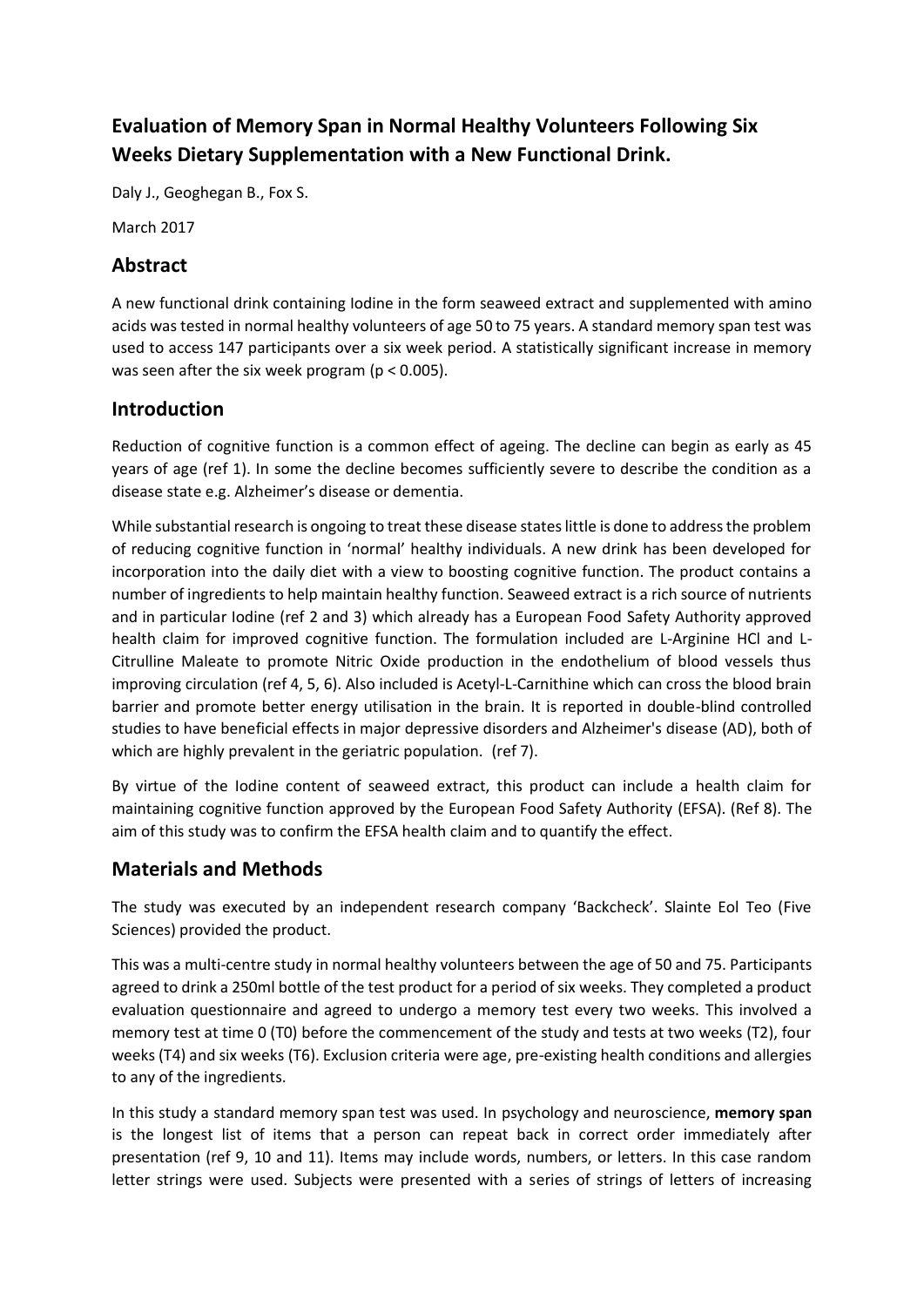complexity (2, 4, 6, 8, 10 and 12 random letters) and immediately asked to recall the string. At each time point (0, 2 weeks, 4 weeks and 6 weeks) a new set of tests were used to avoid learning effects. Results were collected for ability to recall the string in the correct sequence (sequential) or to recall the string but not in the correct sequence (non-sequential). Memory span is a common measure of [short-term memory.](https://en.wikipedia.org/wiki/Short-term_memory) It is also a component of cognitive ability tests such as the [Wechsler Adult](https://en.wikipedia.org/wiki/Wechsler_Adult_Intelligence_Scale)  [Intelligence Scale](https://en.wikipedia.org/wiki/Wechsler_Adult_Intelligence_Scale) (WAIS). Backward memory span is a more challenging variation which involves recalling items in reverse order. This report analyses the results of the memory tests.

### **Results**

### *Efficacy Evaluation and Statistics*

147 Normal volunteers between the ages of 50 and 75 completed the 6 week study. 121 (82%) showed an improvement in cognitive function when their initial memory test was compared to the memory test after 6 weeks taking the drink. Memory tests were analysed in two ways on the one hand where the subject recalled the full stream of letters in sequence, or alternatively, could remember all but in the wrong sequence. Including sequence increases the difficulty of the test

Figures 1 and 3 shows the memory test results for all 147 subjects (sequential and non-sequential).



Figure 1

**Sequential** 

The results were stratified depending on the initial test scores. Subjects scoring 100% on the first test had no potential for memory improvement. Figures 2 and 4 shows the tiered nature of the response to the product (sequential and non-sequential).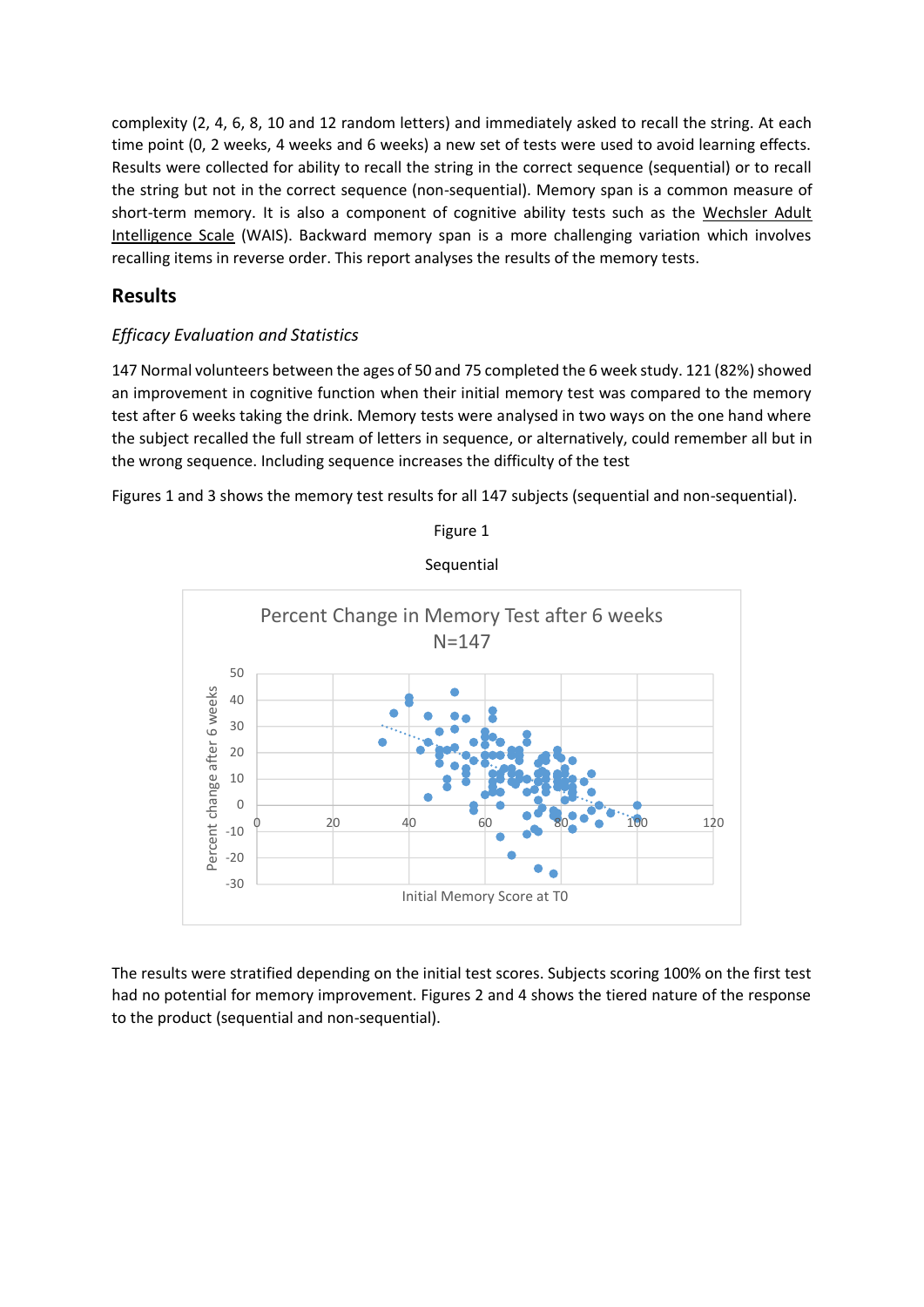

Sequential







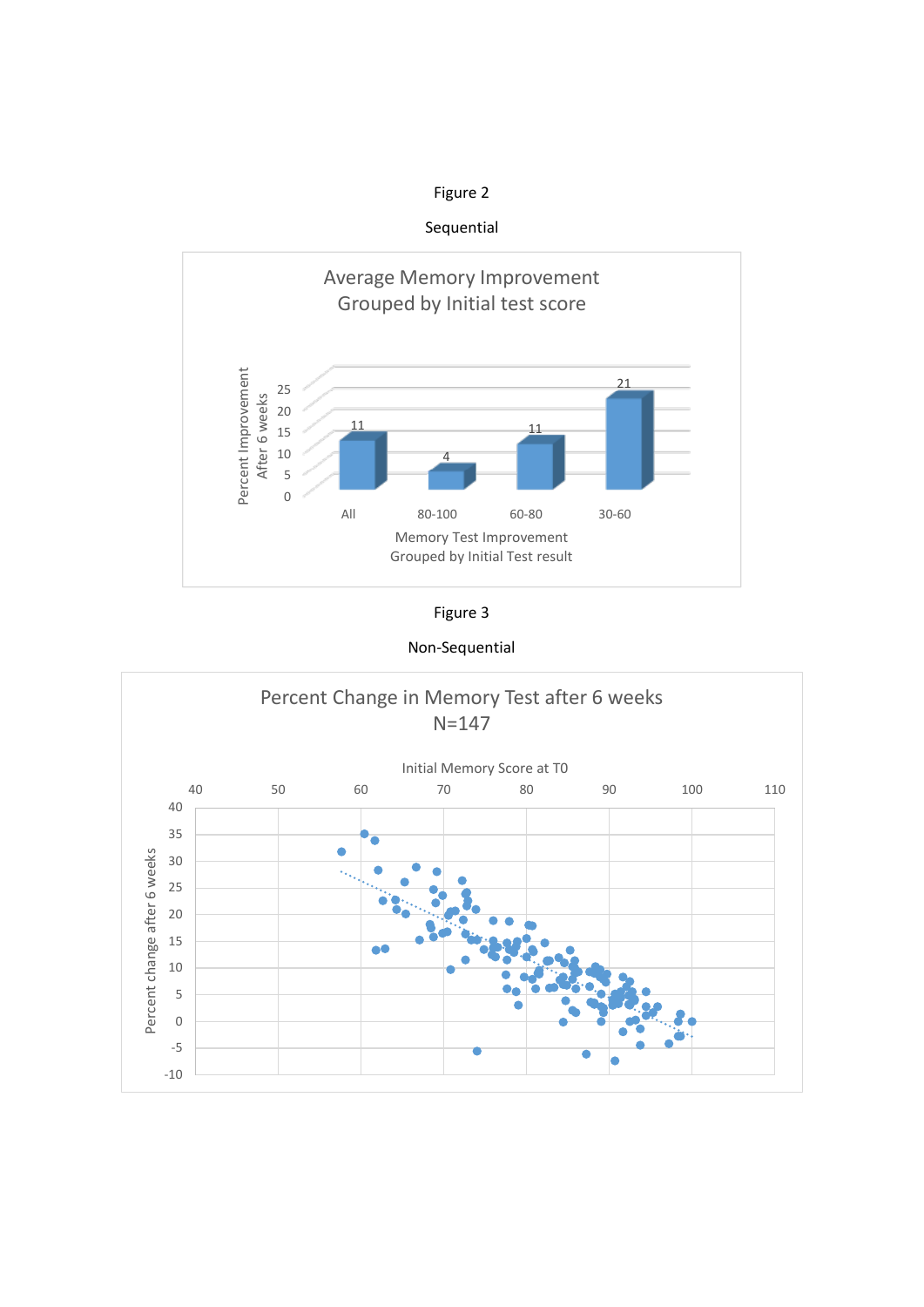Non-Sequential



To determine the statistical significance of these results a number of analysis we performed. In summary, frequency of distribution of data histograms were prepared. These suggested that the data are not all normally distributed and this was confirmed by testing for normality. While the T0 data complied with the requirements for a normal distribution the later time points and in particular T6 did not. The Mann-Whitney U test was therefore chosen and the primary test for statistical significance. A student t test was also performed but in the absence of normal data the Mann Whitney U test is the most reliable. Both tests gave similar results.

The null hypothesis H (0) was that there is no significant difference between the T0 and T6 memory scores.

The alternative hypothesis H (1) is that there is a statistically significant difference between T0 and T6 memory scores. The analysis was performed using Microsoft Excel data analytical tools with the exception of the following Mann-Whitney U test formulae.

$$
U_1 = R_1 - \frac{n_1(n_1 + 1)}{2}
$$
  

$$
E(U) = \frac{n_1 \cdot n_2}{2}
$$
  

$$
\sigma_U^2 = \frac{n_1 \cdot n_2 \cdot (n_1 + n_2 + 1)}{12}
$$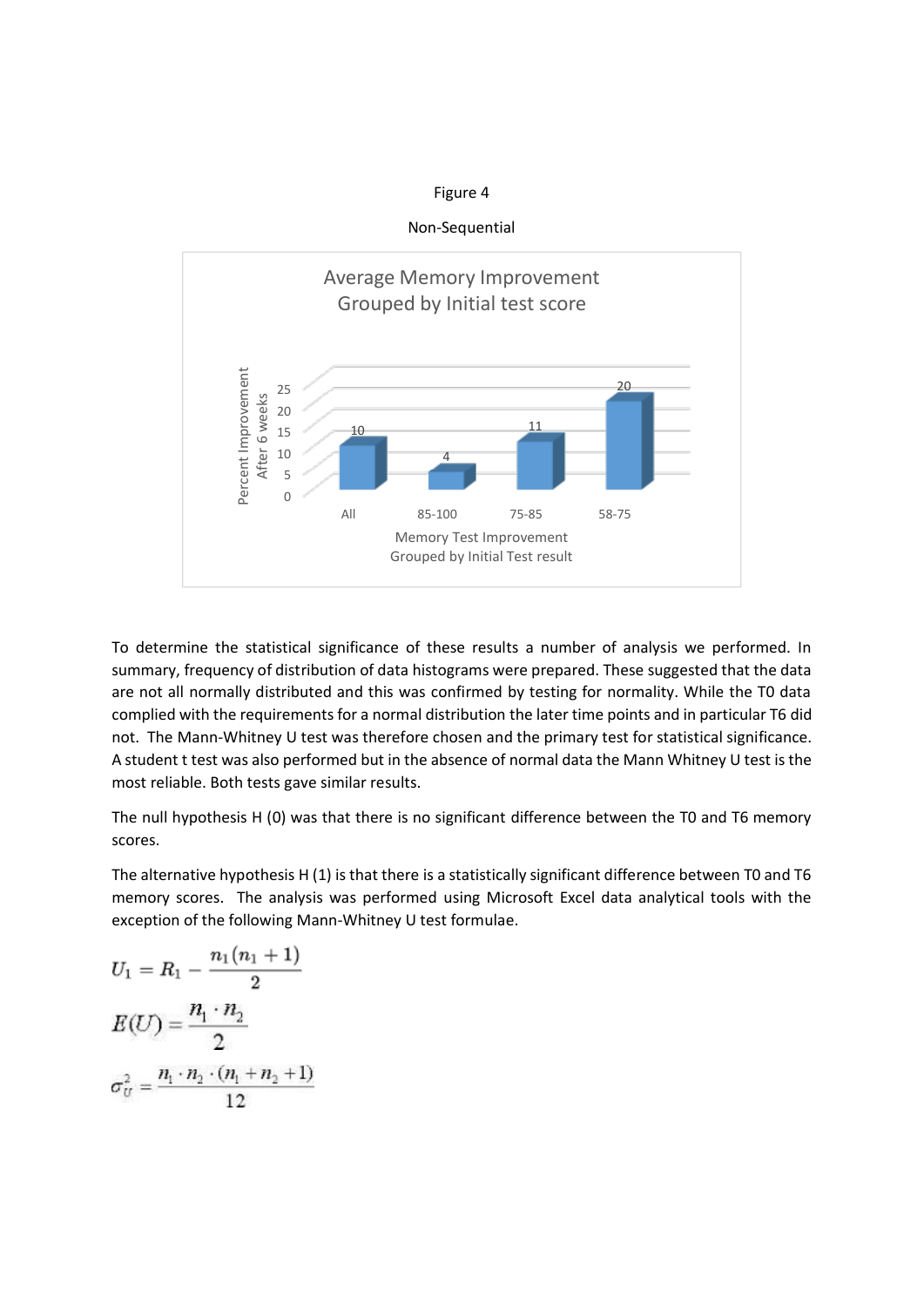*Frequency of Data Distribution Histograms – Sequential and Non-Sequential Data* 



Figure 5

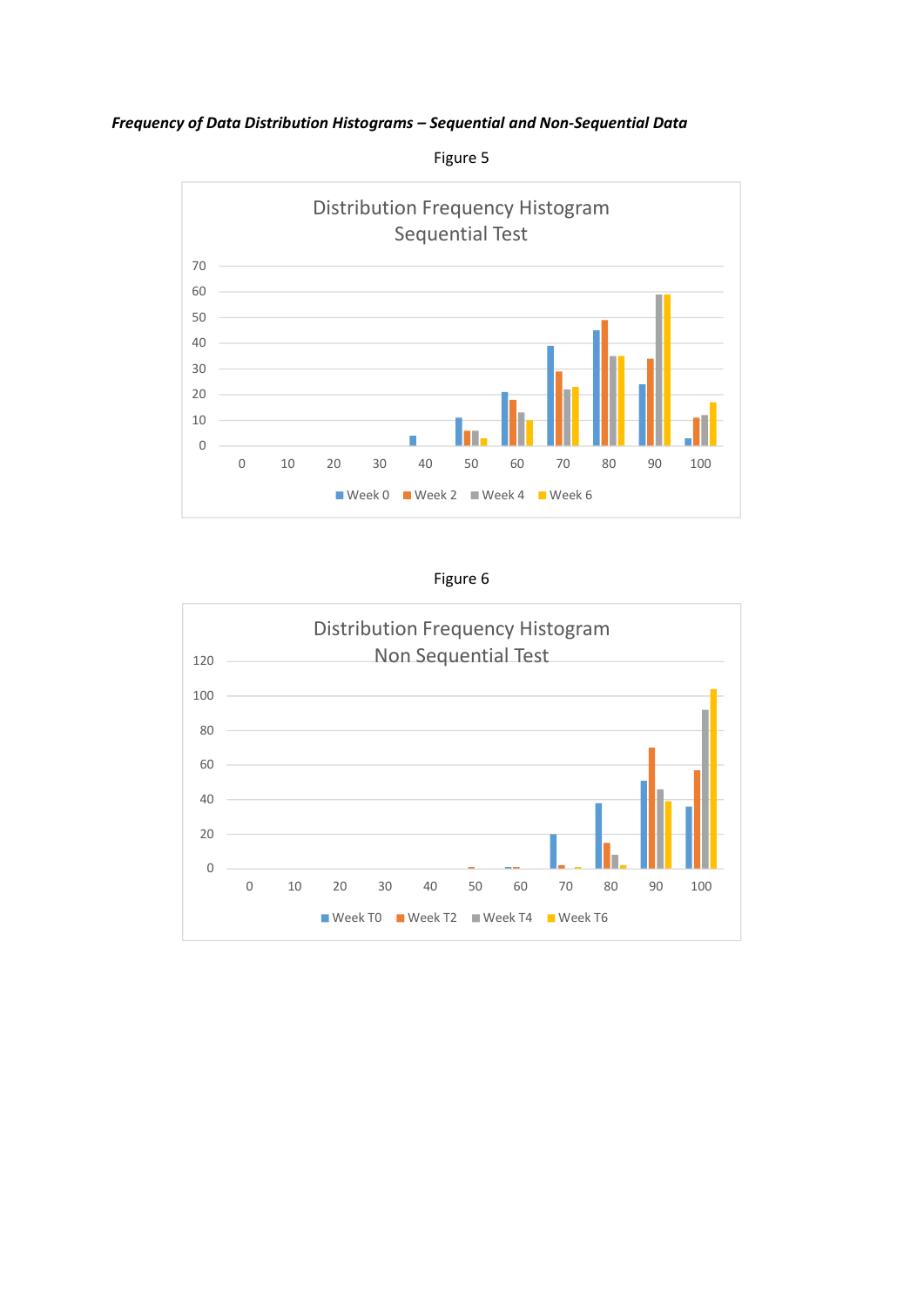| Initial TO                                          |                        | Final T6   |  |
|-----------------------------------------------------|------------------------|------------|--|
|                                                     |                        |            |  |
| Mean                                                | 68.66666667            | 80.10884   |  |
| <b>Standard Error</b>                               | 1.057226303            | 0.975429   |  |
| Median                                              | 69                     | 81         |  |
| Mode                                                | 64                     | 88         |  |
| <b>Standard Deviation</b>                           | 12.81818771            | 11.82644   |  |
| Sample Variance                                     | 164.3059361            | 139.8648   |  |
| Kurtosis                                            | $-0.06022091$          | $-0.03107$ |  |
| Skewness                                            | $-0.32270495$          | $-0.64074$ |  |
| Range                                               | 67                     | 52         |  |
| Minimum                                             | 33                     | 48         |  |
| Maximum                                             | 100                    | 100        |  |
| Sum                                                 | 10094                  | 11776      |  |
| Count                                               | 147                    | 147        |  |
| Confidence Level(95.0%)                             | 2.08944461             | 1.927784   |  |
| <b>Rank Sum</b>                                     | 16880                  | 26485      |  |
| U                                                   | 6002                   | 15607      |  |
|                                                     | 6002                   |            |  |
| mu                                                  | 10804.5                |            |  |
| sigma                                               | 728.8492643            |            |  |
|                                                     |                        |            |  |
| p value (Mann-Whitney)                              | $2.2117E-11$ p < 0.005 |            |  |
|                                                     |                        |            |  |
| T.Test                                              |                        |            |  |
| p value                                             | 8.49938E-12 p < 0.005  |            |  |
|                                                     |                        |            |  |
| Decision: The null hypothesis is rejected           |                        |            |  |
|                                                     |                        |            |  |
| Conclusion: After 6 weeks there was a statistically |                        |            |  |
| significant increase in memory scores.              |                        |            |  |

## Mann Whitney U test Statistics Sequential Data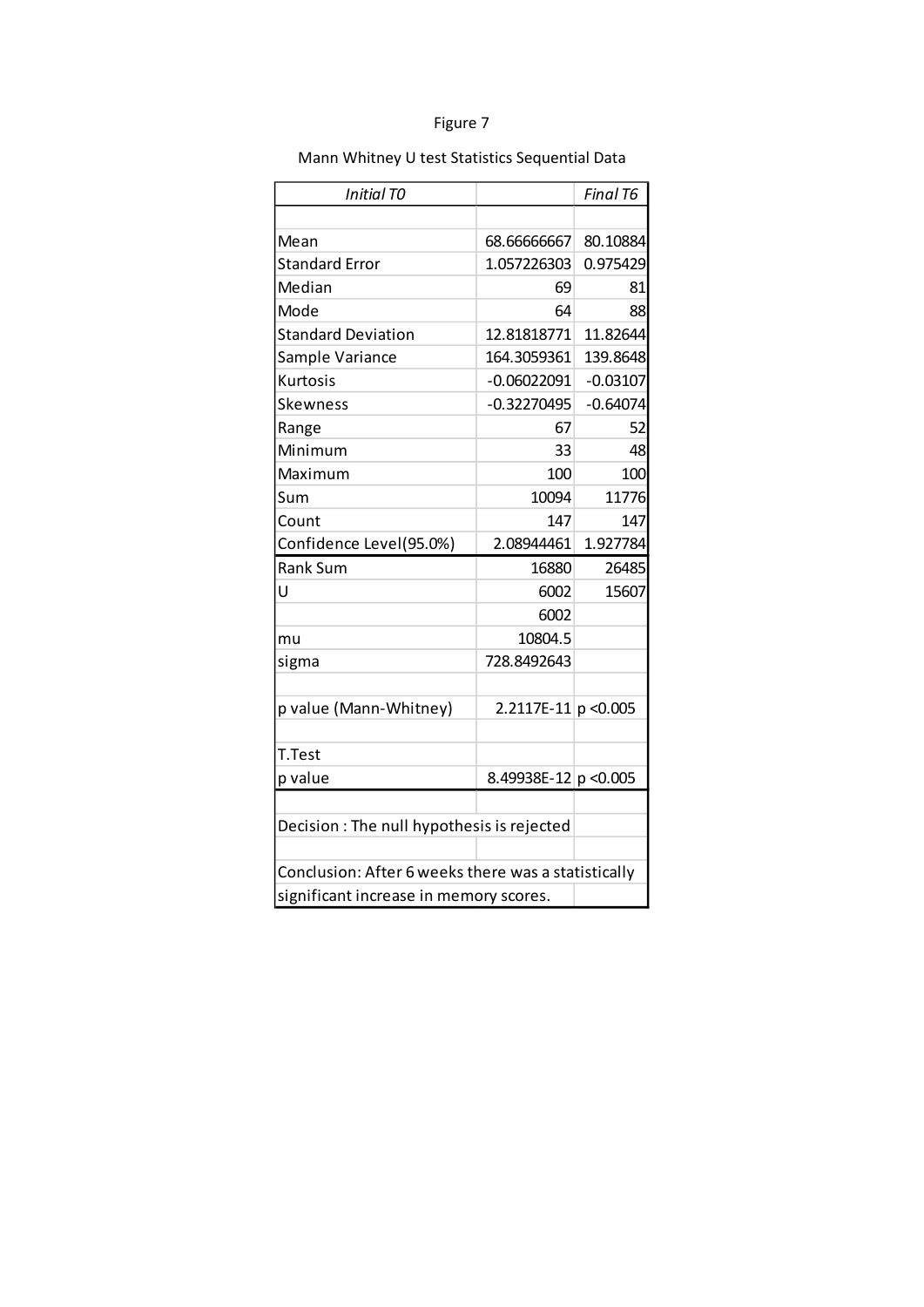| <b>Initial TO</b>                                   |                         | Final T6   |  |
|-----------------------------------------------------|-------------------------|------------|--|
|                                                     |                         |            |  |
| Mean                                                | 68.66666667             | 80.10884   |  |
| <b>Standard Error</b>                               | 1.057226303             | 0.975429   |  |
| Median                                              | 69                      | 81         |  |
| Mode                                                | 64                      | 88         |  |
| <b>Standard Deviation</b>                           | 12.81818771             | 11.82644   |  |
| Sample Variance                                     | 164.3059361             | 139.8648   |  |
| Kurtosis                                            | $-0.06022091$           | $-0.03107$ |  |
| Skewness                                            | $-0.32270495$           | $-0.64074$ |  |
| Range                                               | 67                      | 52         |  |
| Minimum                                             | 33                      | 48         |  |
| Maximum                                             | 100                     | 100        |  |
| Sum                                                 | 10094                   | 11776      |  |
| Count                                               | 147                     | 147        |  |
| Confidence Level(95.0%)                             | 2.08944461              | 1.927784   |  |
| Rank Sum                                            | 14592                   | 28186      |  |
| U                                                   | 3714                    | 17308      |  |
|                                                     | 3714                    |            |  |
| mu                                                  | 10804.5                 |            |  |
| sigma                                               | 728.8492643             |            |  |
|                                                     |                         |            |  |
| p value (Mann-Whitney)                              | 1.14134E-22 $p < 0.005$ |            |  |
|                                                     |                         |            |  |
| T.Test                                              |                         |            |  |
| p value                                             | 1.83481E-23 p<0.005     |            |  |
|                                                     |                         |            |  |
| Decision : The null hypothesis is rejected          |                         |            |  |
|                                                     |                         |            |  |
| Conclusion: After 6 weeks there was a statistically |                         |            |  |
| significant increase in memory scores.              |                         |            |  |

Mann Whitney U test Statistics Non-Sequential Data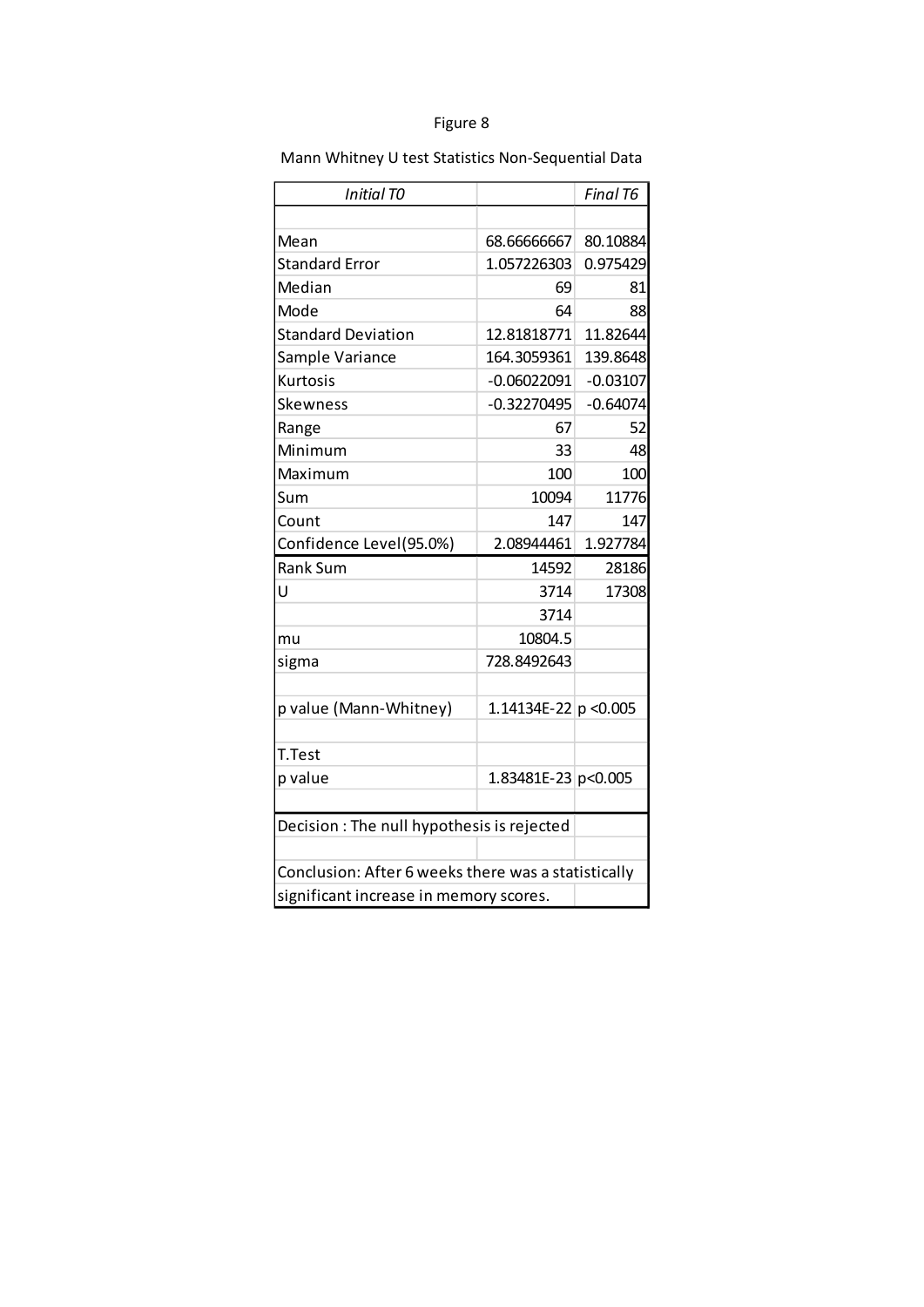### *Safety Evaluation*

Anecdotally a number of participants reported other effects experienced during the trial.

Many subjects reported a general feeling of wellbeing. This effect is in line with previously reported data for Acetyl-L-Carnithine (ref 7). A number of male respondents reported and improvement in Libido similar to results seen in other trials with L-Citrulline and L-Arginine and there known effect on circulation via the Nitric Oxide pathway (ref 12). One patient reported a significant improvement in her severe arthritis but there is no way to attribute this effect to the test product.

The product was well tolerated and there were no reportable side effects recorded. Taste and palatability were considered satisfactory.

### **Discussion and Conclusions**

This study evaluated the responses of a cohort 147 normal healthy volunteers, aged between 50 and 75, to a new functional drink containing supplements that might be beneficial to health. In particular this study measured the memory span results of the participants over a six week period. The study was not placebo controlled but the memory span test was designed to exclude 'learned' effects. After six weeks of diet supplementation with this product a highly statistically significant improvement in memory span performance was found (p < 0.005).

Diet supplementation with this product appears to improve memory span. Further studies are warranted to investigate potential effects on mood and / or libido.

### **References**

- 1. Singh-Manoux A. et al. Timing of the onset of cognitive decline: results from Whithall prospective cohort study. BMJ 2012 : d7622 (1-8)
- 2. Holdt Levstao S. et al Bioactive compounds in seaweed. J Appl Phycol (2011) 23: 543 – 594
- 3. Rustic-Medic D. et al Eureka: Deliverable RA 2.7 15 Systemic review of the relationship between iodine intake and the status and developmental outcome in children.
- 4. Gornik H.L. and Craeger M.A. Arginine and endothelial and Vascular Health J Nutr 134: 2880S-2887S: 2004
- 5. Preli R.B. et al Vascular Effects of dietary L-Arginine Supplementation Artheriosclerosis, 2002 May 162(1) 1-15.
- 6. Seyidova et al The role of Nitric Oxide in the pathogenesis of brain lesions. In-Vivo 18 (3) 325 – 334.
- 7. Pettegrew JW et al

Acetyl-L-Carnithine physical – chemical, metabolic and therapeutic properties: relevance for its mode of action in Alzheimer's disease and geriatric depression. Molecular Psychiatry (2000) 5, 616-632.